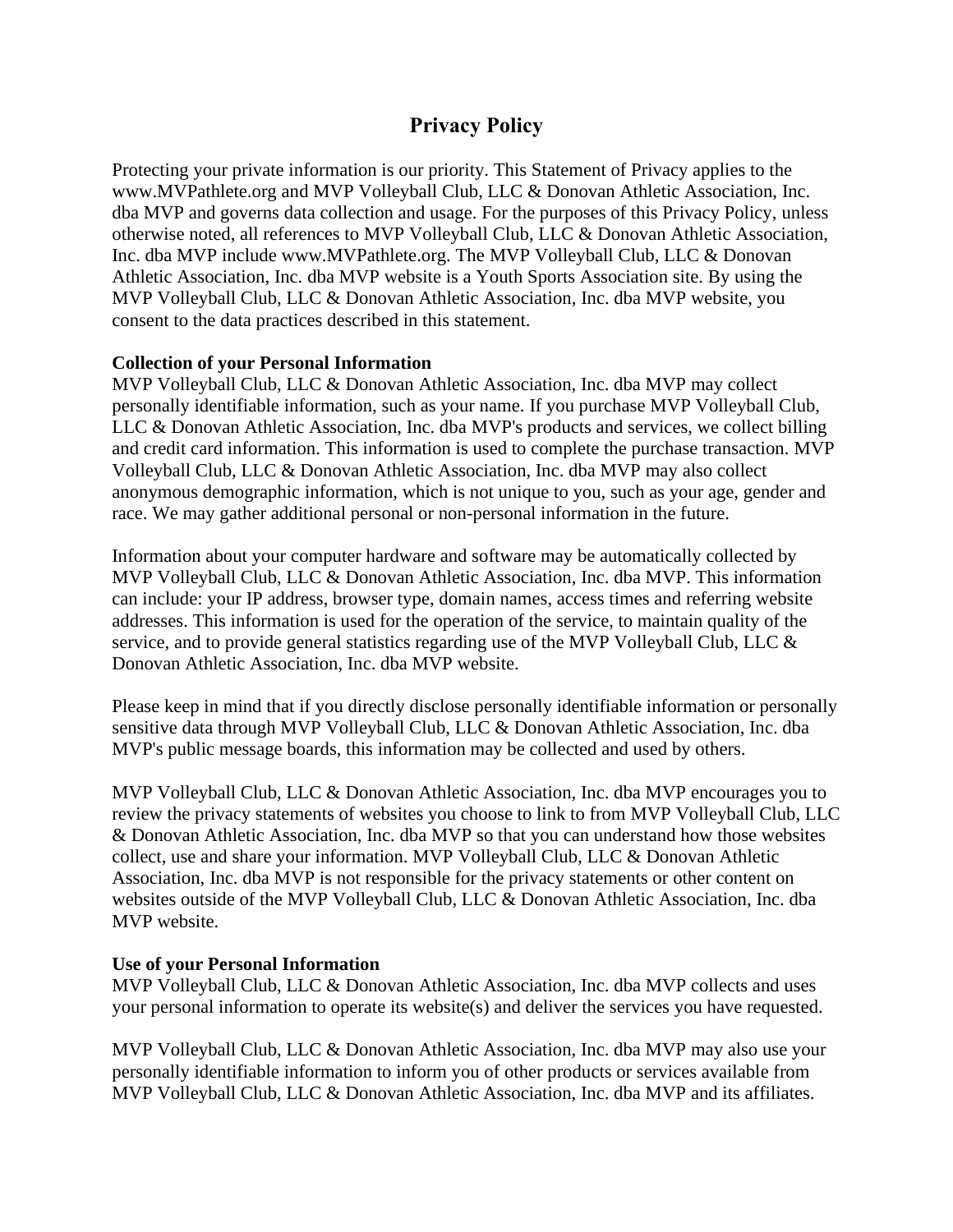MVP Volleyball Club, LLC & Donovan Athletic Association, Inc. dba MVP may also contact you via surveys to conduct research about your opinion of current services or of potential new services that may be offered.

MVP Volleyball Club, LLC & Donovan Athletic Association, Inc. dba MVP does not sell, rent or lease its customer lists to third parties.

MVP Volleyball Club, LLC & Donovan Athletic Association, Inc. dba MVP may, from time to time, contact you on behalf of external business partners about a particular offering that may be of interest to you. In those cases, your unique personally identifiable information (e-mail, name, address, telephone number) is not transferred to the third party. MVP Volleyball Club, LLC & Donovan Athletic Association, Inc. dba MVP may share data with trusted partners to help perform statistical analysis, send you email or postal mail, provide customer support, or arrange for deliveries. All such third parties are prohibited from using your personal information except to provide these services to MVP Volleyball Club, LLC & Donovan Athletic Association, Inc. dba MVP, and they are required to maintain the confidentiality of your information.

MVP Volleyball Club, LLC & Donovan Athletic Association, Inc. dba MVP may keep track of the websites and pages our users visit within MVP Volleyball Club, LLC & Donovan Athletic Association, Inc. dba MVP, in order to determine what MVP Volleyball Club, LLC & Donovan Athletic Association, Inc. dba MVP services are the most popular. This data is used to deliver customized content and advertising within MVP Volleyball Club, LLC & Donovan Athletic Association, Inc. dba MVP to customers whose behavior indicates that they are interested in a particular subject area.

MVP Volleyball Club, LLC & Donovan Athletic Association, Inc. dba MVP will disclose your personal information, without notice, only if required to do so by law or in the good faith belief that such action is necessary to: (a) conform to the edicts of the law or comply with legal process served on MVP Volleyball Club, LLC & Donovan Athletic Association, Inc. dba MVP or the site; (b) protect and defend the rights or property of MVP Volleyball Club, LLC & Donovan Athletic Association, Inc. dba MVP; and, (c) act under exigent circumstances to protect the personal safety of users of MVP Volleyball Club, LLC & Donovan Athletic Association, Inc. dba MVP, or the public.

### **Use of Cookies**

The MVP Volleyball Club, LLC & Donovan Athletic Association, Inc. dba MVP website may use "cookies" to help you personalize your online experience. A cookie is a text file that is placed on your hard disk by a web page server. Cookies cannot be used to run programs or deliver viruses to your computer. Cookies are uniquely assigned to you, and can only be read by a web server in the domain that issued the cookie to you.

One of the primary purposes of cookies is to provide a convenience feature to save you time. The purpose of a cookie is to tell the Web server that you have returned to a specific page. For example, if you personalize MVP Volleyball Club, LLC & Donovan Athletic Association, Inc. dba MVP pages, or register with MVP Volleyball Club, LLC & Donovan Athletic Association, Inc. dba MVP site or services, a cookie helps MVP Volleyball Club, LLC & Donovan Athletic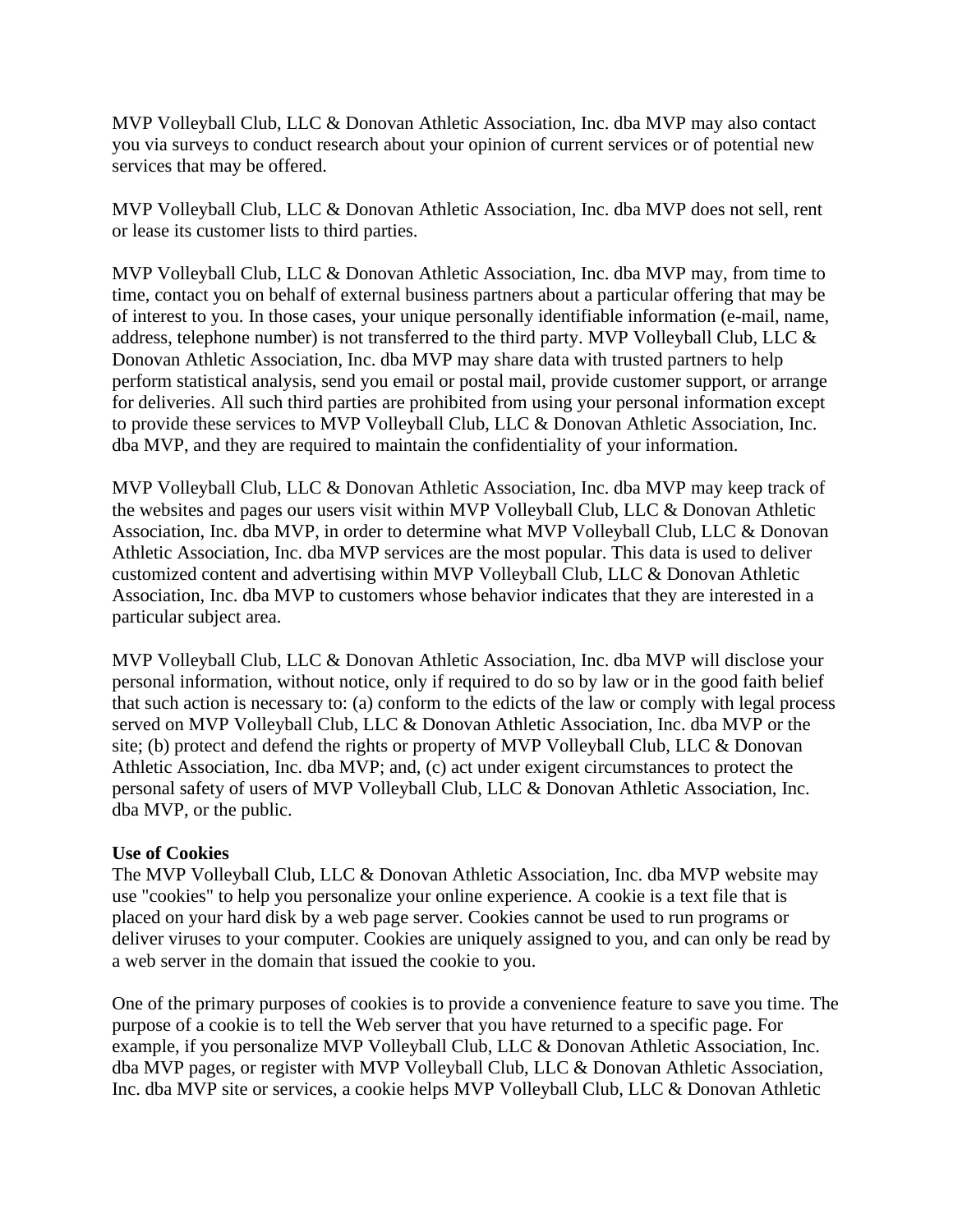Association, Inc. dba MVP to recall your specific information on subsequent visits. This simplifies the process of recording your personal information, such as billing addresses, shipping addresses, and so on. When you return to the same MVP Volleyball Club, LLC & Donovan Athletic Association, Inc. dba MVP website, the information you previously provided can be retrieved, so you can easily use the MVP Volleyball Club, LLC & Donovan Athletic Association, Inc. dba MVP features that you customized.

You have the ability to accept or decline cookies. Most Web browsers automatically accept cookies, but you can usually modify your browser setting to decline cookies if you prefer. If you choose to decline cookies, you may not be able to fully experience the interactive features of the MVP Volleyball Club, LLC & Donovan Athletic Association, Inc. dba MVP services or websites you visit.

## **Security of your Personal Information**

MVP Volleyball Club, LLC & Donovan Athletic Association, Inc. dba MVP secures your personal information from unauthorized access, use or disclosure.

### **Children Under Thirteen**

MVP Volleyball Club, LLC & Donovan Athletic Association, Inc. dba MVP does not knowingly collect personally identifiable information from children under the age of thirteen. If you are under the age of thirteen, you must ask your parent or guardian for permission to use this website.

### **Opt-Out & Unsubscribe**

We respect your privacy and give you an opportunity to opt-out of receiving announcements of certain information. Users may opt-out of receiving any or all communications from MVP Volleyball Club, LLC & Donovan Athletic Association, Inc. dba MVP by contacting us here: Email Address: Info@MVPathlete.org

### **Changes to this Statement**

MVP Volleyball Club, LLC & Donovan Athletic Association, Inc. dba MVP will occasionally update this Statement of Privacy to reflect company and customer feedback. MVP Volleyball Club, LLC & Donovan Athletic Association, Inc. dba MVP encourages you to periodically review this Statement to be informed of how MVP Volleyball Club, LLC & Donovan Athletic Association, Inc. dba MVP is protecting your information.

### **Contact Information**

MVP Volleyball Club, LLC & Donovan Athletic Association, Inc. dba MVP welcomes your questions or comments regarding this Statement of Privacy. If you believe that MVP Volleyball Club, LLC & Donovan Athletic Association, Inc. dba MVP has not adhered to this Statement, please contact MVP Volleyball Club, LLC & Donovan Athletic Association, Inc. dba MVP at: